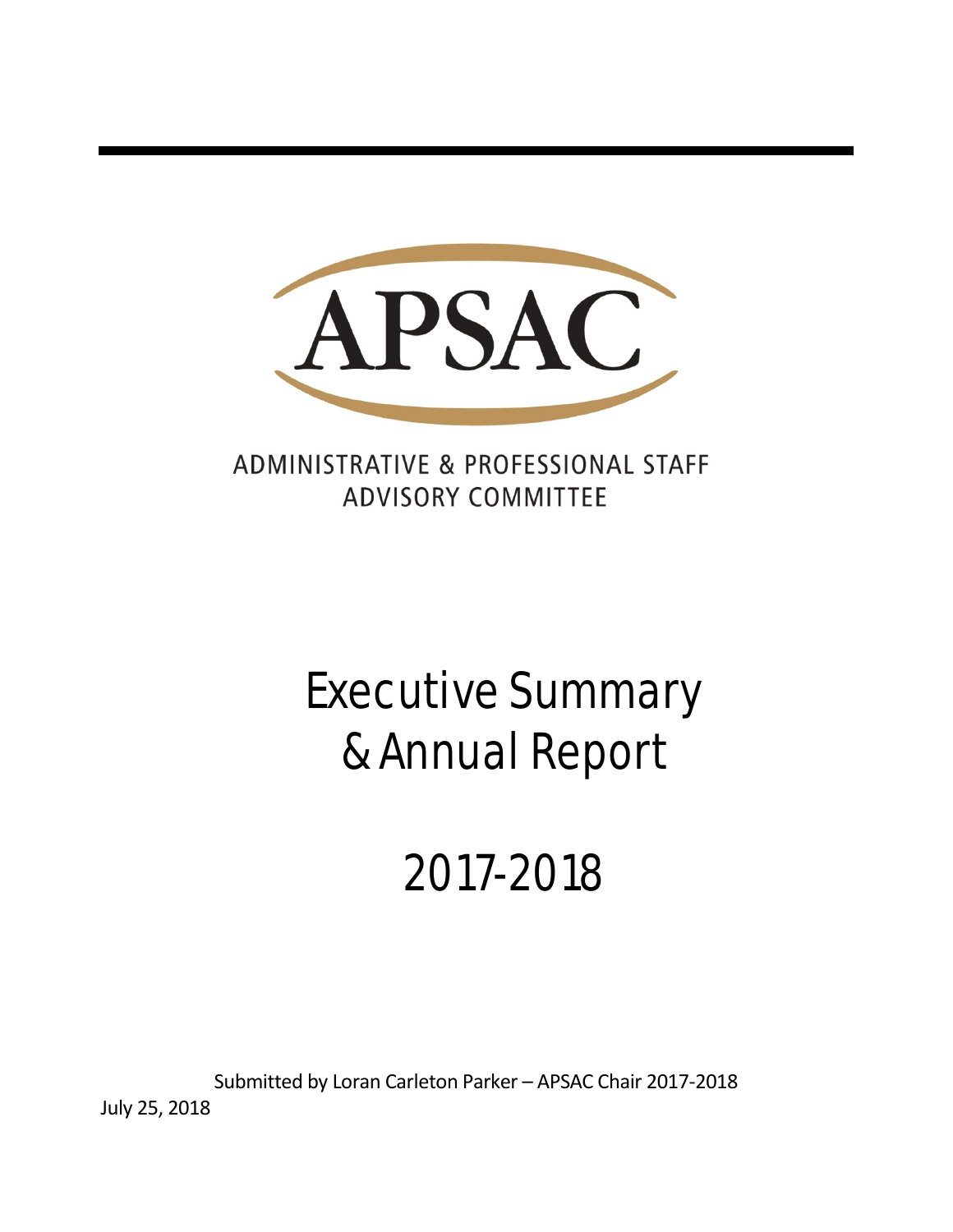## **Contents**

| Executive Summary - submitted by Loran Carleton Parker, APSAC Chair 2017-20183                                            |
|---------------------------------------------------------------------------------------------------------------------------|
|                                                                                                                           |
| Full Committee Report - submitted by Loran Carleton Parker, APSAC Chair  5                                                |
|                                                                                                                           |
| Compensation & Benefits - submitted by Jacqueline Baumgardt, Subcommittee Chair 8                                         |
| Professional Development - submitted by Michael Hill, Subcommittee Chair 8                                                |
| Membership and Communications - submitted by Brittany Vale, Subcommittee Member 11                                        |
|                                                                                                                           |
| University Senate Faculty Compensation & Benefits Committee  Error! Bookmark not defined.                                 |
| Campus Safety Relations Committee, now called Community Safety Relations Committee Error!<br><b>Bookmark not defined.</b> |
|                                                                                                                           |
| College of Engineering Dean's Staff Advisory Council  Error! Bookmark not defined.                                        |
|                                                                                                                           |
|                                                                                                                           |
|                                                                                                                           |
|                                                                                                                           |
|                                                                                                                           |
|                                                                                                                           |
|                                                                                                                           |
|                                                                                                                           |
|                                                                                                                           |
|                                                                                                                           |
|                                                                                                                           |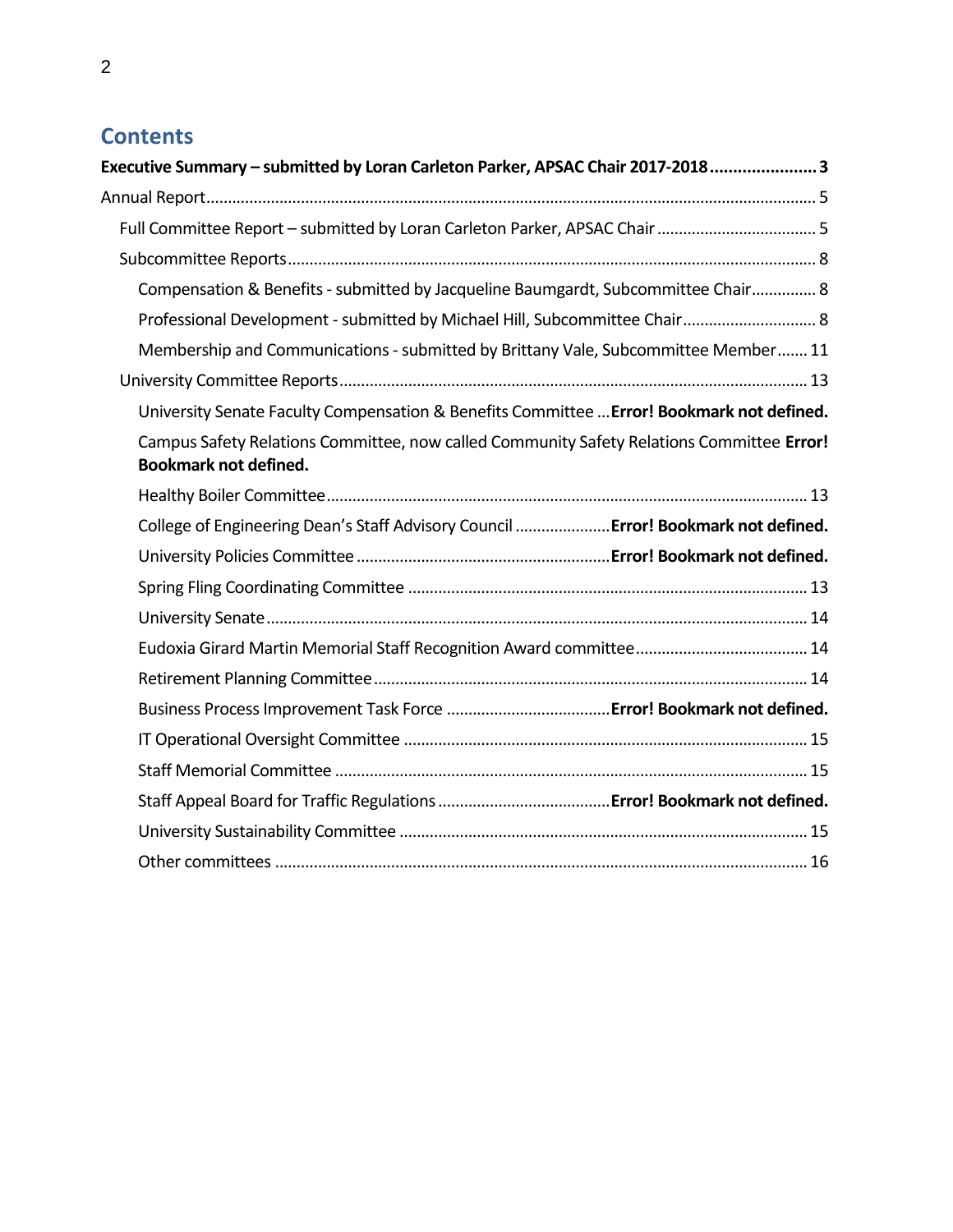## <span id="page-2-0"></span>**Executive Summary – submitted by Loran Carleton Parker, APSAC Chair 2017-2018**

## **Purpose:**

Since 1988, APSAC has been a partner of the administration to improve Purdue University by engaging in meaningful dialogue with university staff.

According to *Policy V.B.2 [revised 2011]*, "It is Purdue's policy to solicit and carefully consider suggestions and advice from staff when forming University policies and procedures and in other matters relating to the terms and conditions of staff employment."

APSAC acts as an advisory group to solicit and provide constructive and honest feedback on administrators' proposals. APSAC acts as a conduit for staff concerns and contributions to be heard and considered by the administration. APSAC facilitates communication between staff and senior administrators through monthly meetings, positive relationships with administrators, involvement in deliberative bodies on campus, and connections with staff groups on campus.

**Reporting period**: January 1-December 31, 2017. Some activities from January 1, 2018 through June 1, 2018 have been included to highlight key directions and interests of APSAC. In January 2017, the APSAC Chair was Sam Guffey and the vice chair was Loran Carleton Parker. From June 1, 2017, to June 1, 2018, the Chair was Loran Carleton Parker and the vice chair was Brittany Vale.

## **Major topics:**

- Transform Purdue Initiative—Human Capital Management and Job Family Structure
- Healthy Boiler Initiative and change in administrator of Center for Healthy Living
- Change in Pharmacy Benefit Manager and Pharmacy Benefits
- Purdue Global start up and staff education benefit
- University-wide climate survey
- Search and selection of new Provost
- Search for a new Vice President for HR (begun in January 2018)
- Development and implementation of new APSAC strategic plan

## **Goals for the 2017-18 year were:** [*Outcomes described below*]

- I. Further develop connections to and coordination with campus administrators, leaders and organizations with staff stakeholders (University Senate, CSSAC, PACADA, etc).
	- a. Continued to have regular interactions with university senate leadership and university deliberative committees reporting to the university senate.
	- b. Served on search and selection committee for new Provost.
	- c. Began communications and relationship building with Provost and Provost's office.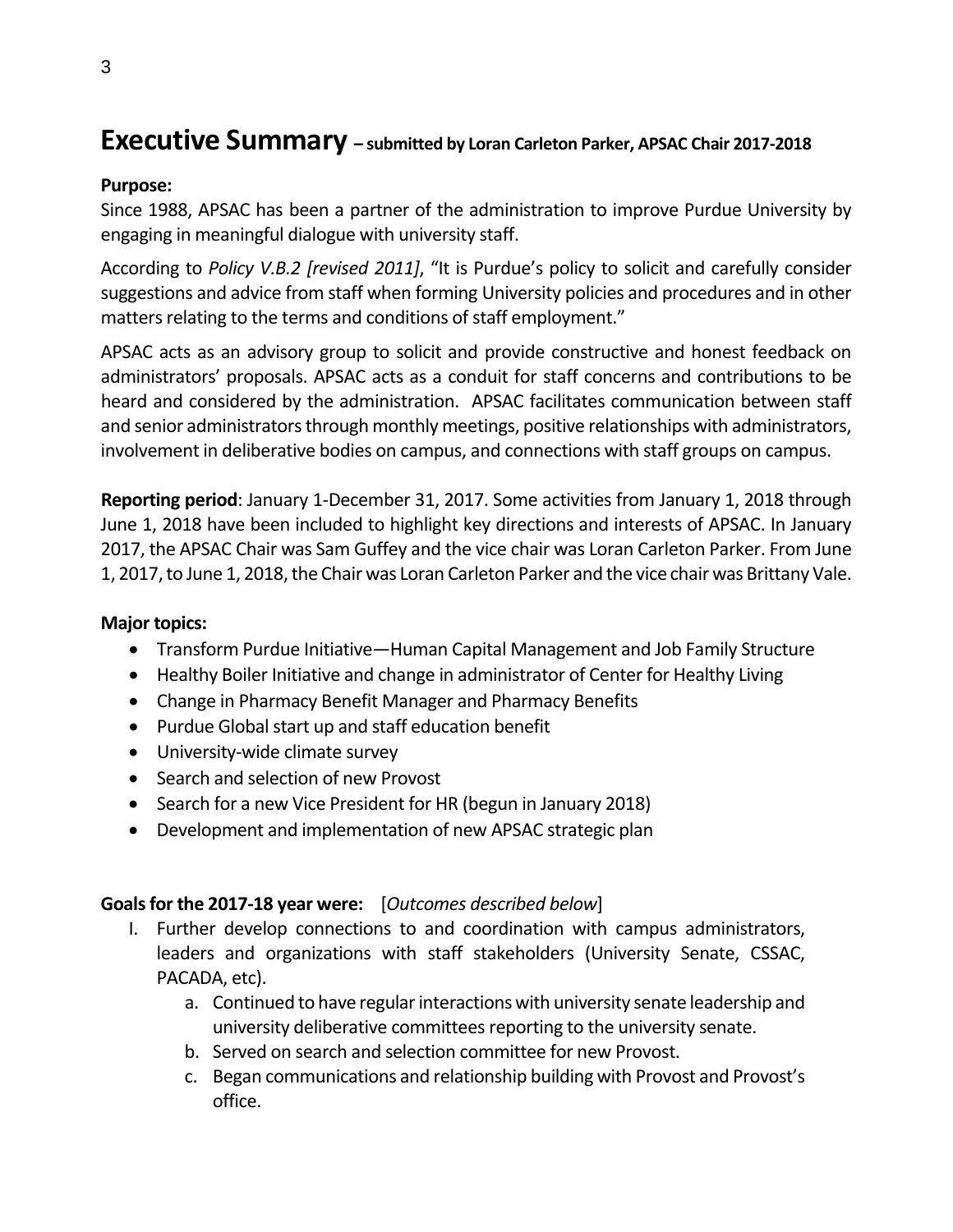- d. Initiated joint executive meetings with CSSAC; hosted PNW and PFW for joint meeting of all three APSAC organizations.
- e. Collaborated with CSSAC regarding plans for engaging staff colleagues around Human Capital Management Transformation and new Job Family Structure.
- f. Collaborated with Treasurer, Provost and Vice President for Research to host inspirational speaker, Eva Kor, on campus.
- II. Enhance visibility and accessibility of APSAC, our members and our work.
	- a. Achieved near-record attendance for our annual Resource Fair: 534 attendees, 34 vendors, 300 influenza vaccinations administered.
	- b. Coordinated three successful and inspirational professional development events for our campus, regional campuses and Purdue Global: Kathy Nimmer, Mike Bobinski and Eva Kor.
	- c. Redesigned our newsletter, *The Sentinel* for better reading experience; improved reliability of newsletter distribution schedule to 67% in 2017; between June 2017 and June 2018, *The Sentinel* was delivered on schedule 11 out of 12 months.
- III. Advocate for enhanced inclusion and consideration of staff perspective and expertise in university communications, deliberations and decisions.
	- a. Continue to increase the number of university deliberative and decisionmaking committees that include staff representation.
	- b. Redesigned the APSAC strategic plan and developed mechanism for tracking progress.
	- c. Number of references to staff and staff contributions to university success in communications from President's and Provost's office has increased.
	- d. Made contact with several staff advisory groups at fellow Big 10 institutions; efforts to develop network of staff advisory councils is underway.

In addition, we have been pleased to have the President's Chief of Staff (Dr. Gina DelSanto) join our monthly meetings. She is a pleasure to work with, and her continued engagement strengthens APSAC's effectiveness and value to Purdue. We will work with the Treasurer's office and Provost's office to have more regular representation from these offices in the future. Two enterprise environmental factors are crucial to continuous improvement in a large university like Purdue.

1) Fostering an inclusive environment that eschews "us versus them" thinking and values contributions from all areas and roles.

2) Encouraging clear and frank communication across roles, ranks and units so that all existing skills and knowledge can be leveraged to the maximum degree.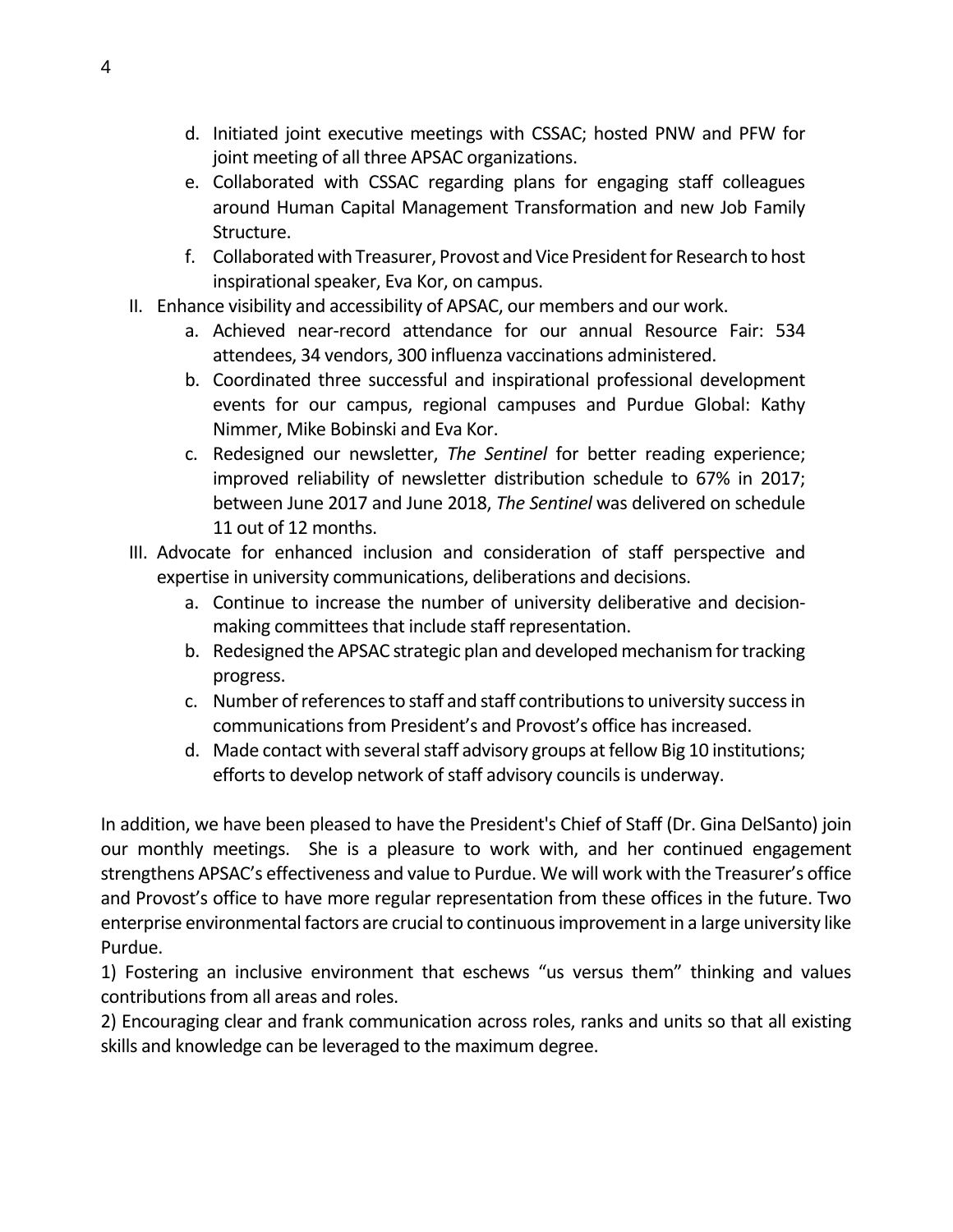<span id="page-4-0"></span>Increased transparency and engagement between administrators, staff, and faculty tends to create benefits in both the short and long term. APSAC facilitates this communication and strives to help foster a culture of communication and cooperation in good faith.

## **Annual Report**

## <span id="page-4-1"></span>**Full Committee Report – submitted by Loran Carleton Parker, APSAC Chair 2017-2018**

Since 1988, APSAC has been a partner of the administration to improve Purdue University with respect to staff well-being. According to Policy V.B.2 [revised 2011], "It is Purdue's policy to solicit and carefully consider suggestions and advice from staff when forming University policies and procedures and in other matters relating to the terms and conditions of staff employment."

APSAC's discussions, resolutions, and communications benefit staff and the mission of the University. By combining our expertise and sharing our experiences across this diverse group from throughout the West Lafayette campus and the entire Purdue system, we see patterns and devise creative solutions that a single area could never realize. Not only does APSAC constitute a representative group of administrative and professional staff available to give feedback on proposals, but members also reach out to their areas to share information and begin to effect change. As a sample of the ~5,000 administrative and professional staff at Purdue, APSAC comprises 25-30 voting members: 22 selected from across 11 groups that span all areas of the West Lafayette campus, one from each regional campus site, and up to five members-at-large.

As an advisory committee, APSAC meets monthly to discuss and make recommendations on issues that are important to administrative and professional staff. Much of the committee's work is completed through our subcommittees of Membership and Communications, Compensation and Benefits, and Professional Development. During our 2017-2018 year, APSAC served on over 20 University committees, task forces, and focus groups. Reports from APSAC subcommittees and from University committees can be found below this Full Committee Report.

The official reporting period is January 1-December 31, 2017. However, key achievements from January 1-June 1, 2018 have been included to provide an up to date summary of APSAC activities and direction. In January 2017, the APSAC Chair was Sam Guffey and the vice chair was Loran Carleton Parker. From June 2017-May 2018, the Chair was Loran Carleton Parker and the vice chair was Brittany Vale.

APSAC's ongoing focus isto support the university's mission by: 1) providing to the administration a primary source of staff perspective, expertise and knowledge; 2) providing a valuable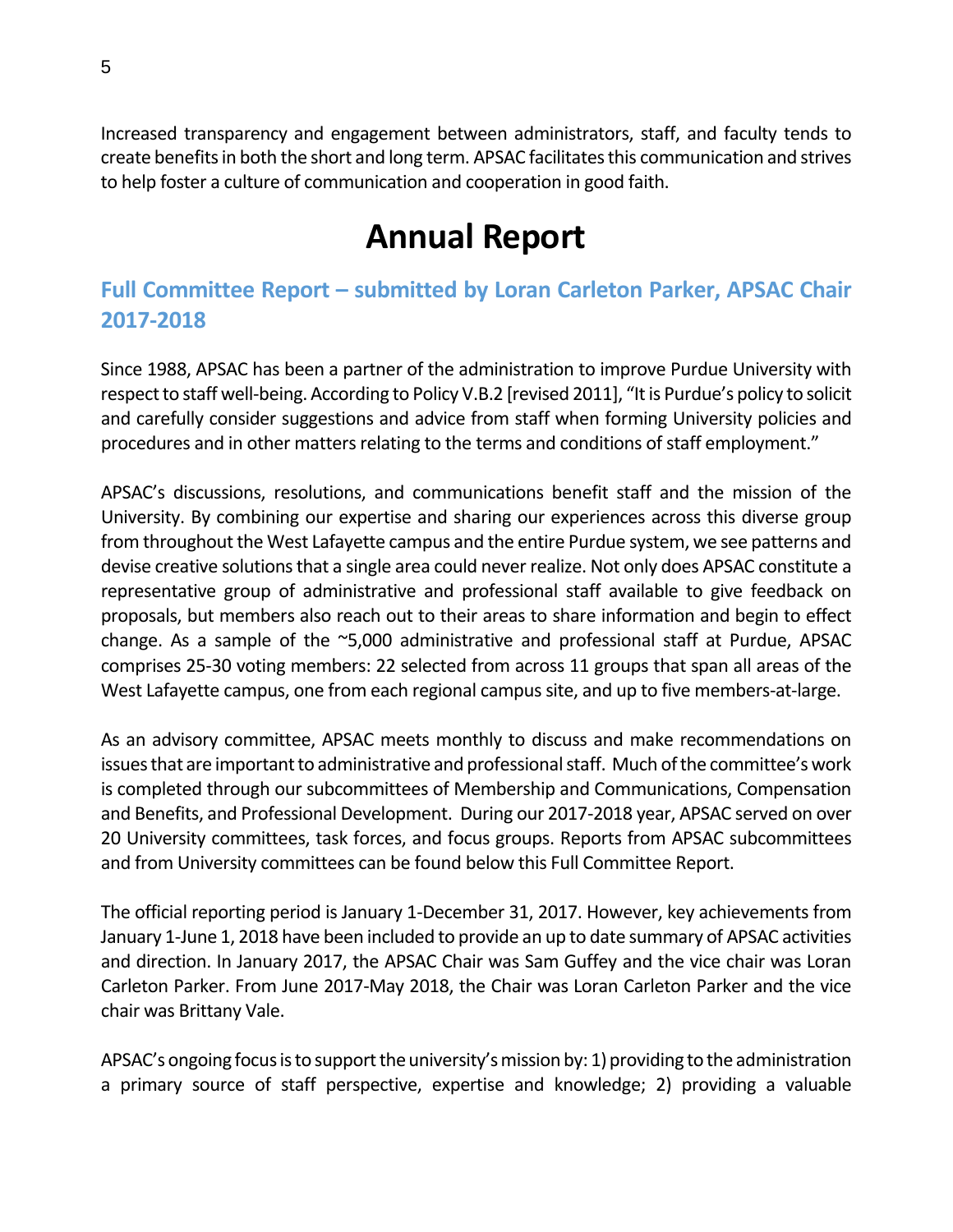communication and information resource for university staff, and 3) supporting the continuous improvement of the university and the university workplace. Toward this end, we have:

- Continued and enhanced our monthly email newsletter, *The Sentinel.*
- Promoted and sponsored professional development and self-improvement programs and surveyed colleagues for feedback. Some of these were provided as a streaming option to employees of Purdue University and Purdue Global as well.
- Welcomed newly hired A/P staff members with personalized welcome letters, contact information, and a small gift.
- Supported and recognized staff colleagues through APSAC's competitive Excellence Award and professional development grants.
- Conferred with Office of Institutional Equity, VP for Ethics and Compliance, and VP for HR regarding responsibilities of supervisors and best practices for hiring staff. Suggested the creation of an HR news article to clarify responsibilities and expectations to harmonize practices across units.
- Awarded the Excellence Award to Brooke Linn, School of Management.
- Invited several guest speakers to present current issues for APSAC consideration
	- o Gina DelSanto
	- o Denny Darrow
	- o Bill Sullivan
	- o Kristi Brown—Physical Facilities
	- o Renee Thomas—Black Cultural Center
	- o Rob Wynkoop—Service Enterprises/Procurement
	- o Candace Shaffer—Benefits
	- o Trent Klingerman—Chief Privacy Officer
	- o Adedayo Adeniyi Purdue Career Development Portal
	- o Darrel Castricone Job Families
	- o Tim Werth Business Process Reengineering
	- o Norm Schultz—Business Process Reengineering

Ongoing priorities for APSAC include:

- Providing feedback and opportunities for staff engagement with Transform Purdue, HCM and Job Families project.
- Ensuring a continued partnership with CSSAC and the University Senate.
- Ensuring the continuation of the APSAC/CSSAC/PURA annual memorial service each May.
- Increasing engagement with colleagues through more opportunities for formal and informal communication and discussion.

At the April 2018 meeting, Danny Vukobratovich was elected APSAC Vice Chair for 2018-2019. Brittany Vale became APSAC Chair on June 1, 2018. During the next year, APSAC leadership hopes to focus on leveraging ongoing partnerships with faculty, administration, and staff at Purdue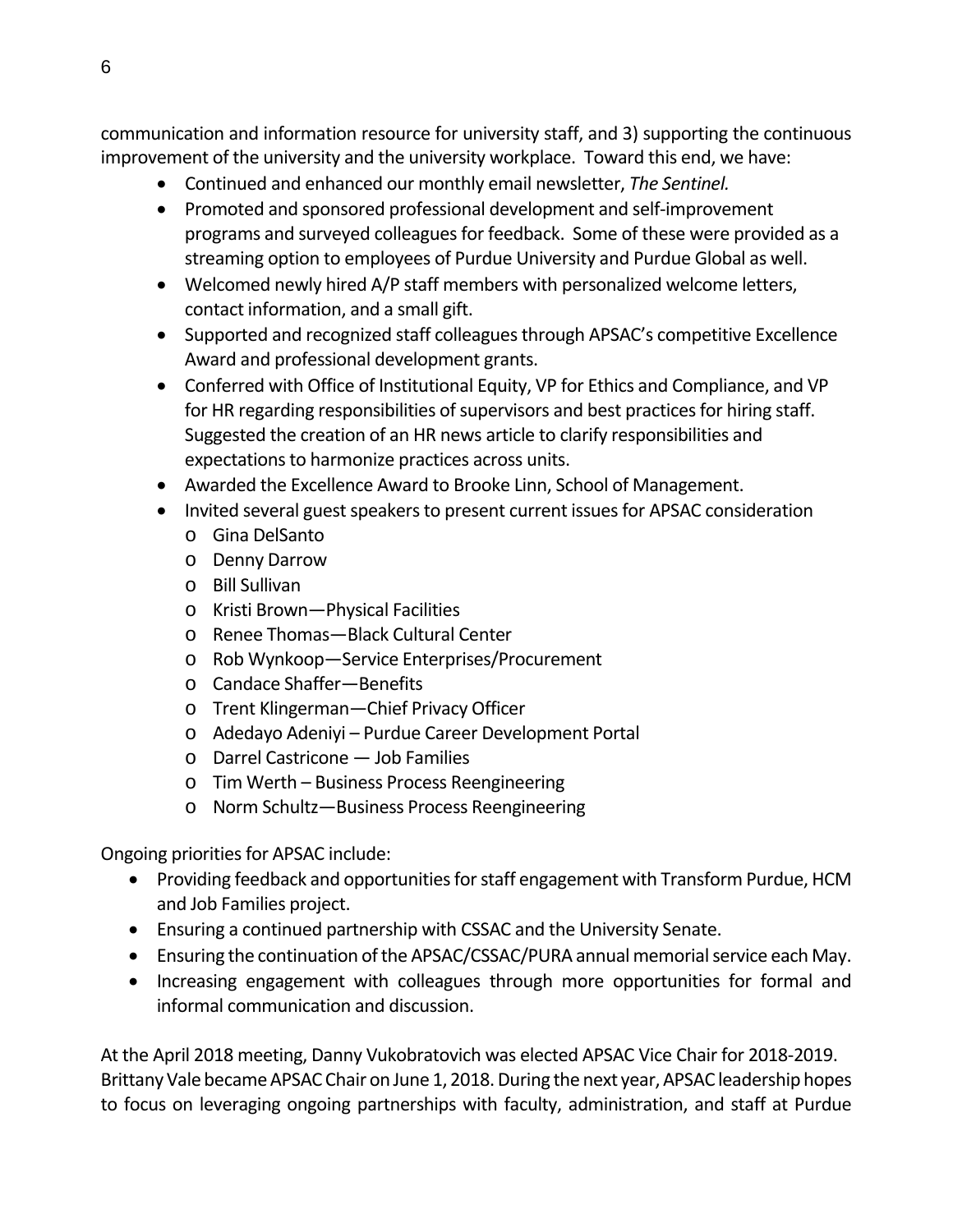affiliated institutions to create more opportunities for staff to contribute their considerable experiences and knowledge to enhance the university communities. Two of our top goals for the 2018-2019 year is to:

- 1. Improve communication with our constituents
	- a. Achieving 100% publication rates for monthly Sentinel newsletter
	- b. Facilitating town hall meetings in reference to the Job Family Structure Project
	- c. Improve our communication processes with new Purdue employees
- 2. Continue to work with senior leadership at Purdue University
	- a. Assist with senior leadership candidate searches
	- b. Partner with HCM and Job Family Structure project team leaders to assist in communication roll-out
	- c. Provide feedback on various projects and employee updates throughout the year

This July, APSAC hosted both Fort Wayne and Northwest APSAC colleagues for a joint meeting focused on sharing best practices and building collaboration around shared areas of interest.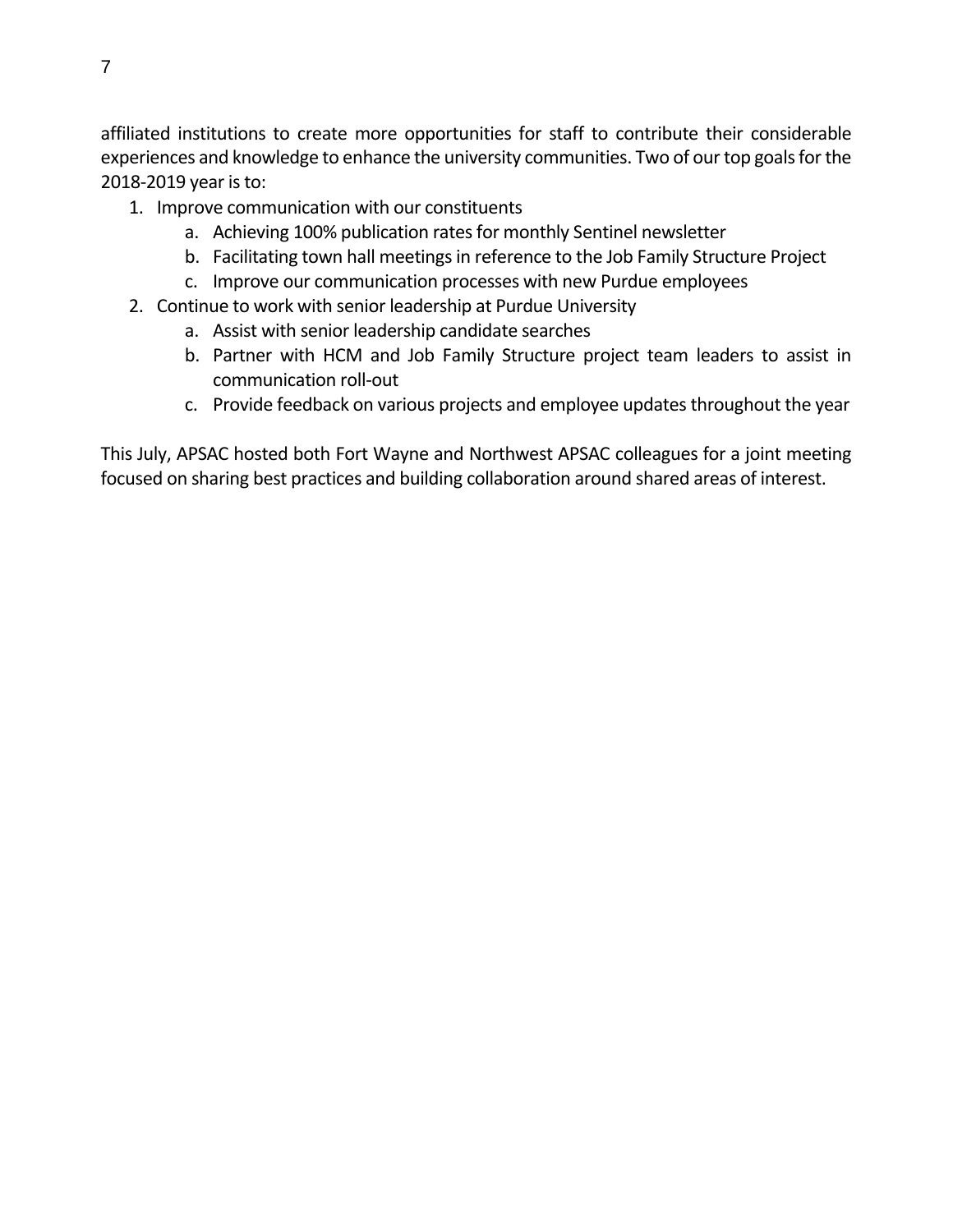## <span id="page-7-0"></span>**Subcommittee Reports**

The following key accomplishments of each subcommittee were the result of hard work and thoughtful implementation.

## <span id="page-7-1"></span>**Compensation & Benefits - submitted by Jacqueline Baumgardt, Subcommittee Chair**

### <span id="page-7-2"></span>**Goals:**

- Continue to build relationships with key people in Human Resources and University benefit providers
- Continue to build upon on the success of the Resource Fair
- Continue to be the voice/representation for A/P staff
- Respond to constituents and provide information

## **Accomplishments:**

• Resource Fair: - 534 attendees - 35 vendors - Approx. 300 Flu vaccines administered - Approx. 250 Cholesterol screenings administered - Drug take back another success this year - Door prizes, provided by several vendors, were given away. Entries were submitted through the feedback surveys.

## **Excellence Award:**

- 2017 award presented to Brooke Linn, Associate Director of Undergraduate and Alumni Services in the School of Management
- 2018 nominations are scheduled to take place in March 2018 Announcements posted in the Sentinel and Purdue Today - Nomination process used for 2017 no longer available, will review best way to stream-line the ranking process for 2018.

## **Employee Benefits Guests/Presenters to our sub-committee meetings (Sept. – Dec. 2017)**

Throughout the fall the group has been involved in keeping up with the upcoming Healthy Boiler, Human Capital Management, and Success Factor initiatives. We have met with representatives from HR Benefits, Center for Healthy Living and Purdue University Recreation and Wellness Center for the purpose of gathering information that would benefit all A/P staff.

- Candace Shaffer Director, Benefits / HR
- Jen Hodges Dir. of Operations/ Ctr. for Healthy Living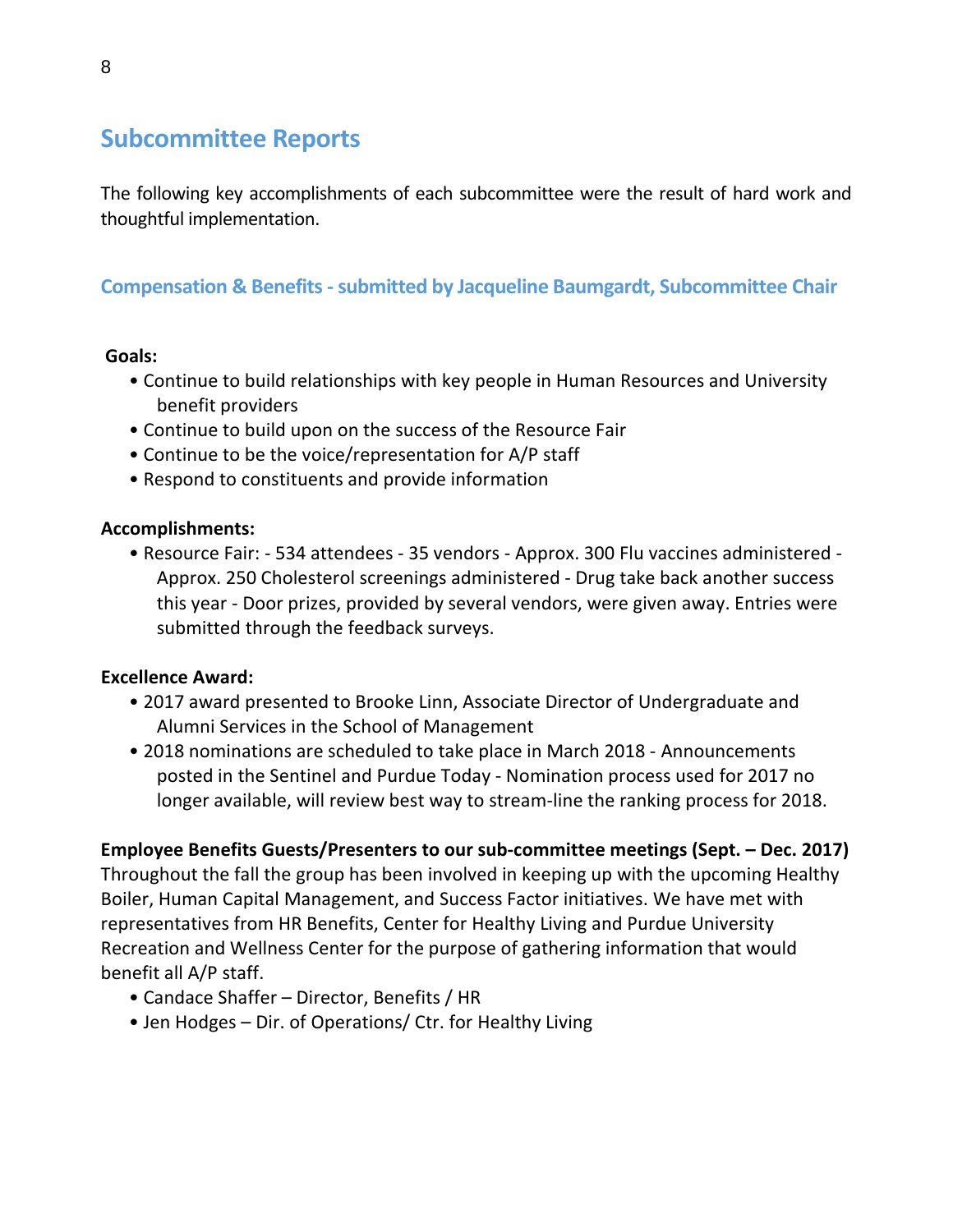• Will Evans – Purdue Recreation & Wellness Ctr.

## **Addressed email concerns from Purdue A/P staff regarding:**

- Vaping in the classroom
- Pooled transportation
- Sick Leave policies

## **Professional Development -submitted by Michael Hill, Subcommittee Chair**

#### **Accomplishments:**

## Hadley Lecture (Kathy Nimmer)

Ms. Kathy Nimmer, the 2015 Indiana Teacher of the Year, spoke March 8, 2017 on "Overcoming What Seems Impossible: Changing Mindset and Attitude to Restart When Difficulties Arise." In her talk, she recounted the attudinal factors that helped her change from being a blind teacher who was floundering to a blind teacher who successfully engages and inspires her students. The event was recorded and can be viewed online at [https://youtu.be/BOtLkesw2LY.](https://youtu.be/BOtLkesw2LY)

### Lovell Lecture (Mike Bobinkski)

Mr. Mike Bobinski spoke October 3, 2017 on "Leadership in Transition." He discussed his approach to assuming a leadership role in a new organization, drawing on past experiences as well as transition to Purdue over the last year. He officially joined Purdue on Aug. 9, 2016, as the university's ninth full-time athletics director. The event was recorded and can be viewed online at [https://youtu.be/ZHNdVc08\\_qg.](https://youtu.be/ZHNdVc08_qg)

### Sentinel Articles

| <b>Jan. 2017</b> | Fall 2016 grant recipients list published                         |  |  |  |
|------------------|-------------------------------------------------------------------|--|--|--|
| Feb. 2017        | Spring 2017 grant applications                                    |  |  |  |
|                  | Advertised 2017 Hadley Lecture                                    |  |  |  |
| <b>Mar. 2017</b> | Published YouTube link to Hadley Lecture                          |  |  |  |
| Apr. 2017        | Article on donating to Hadley Lecture during Purdue Day of Giving |  |  |  |
| Sep. 2017        | Fall 2017 grant applications                                      |  |  |  |
|                  | Description of Lynda.com                                          |  |  |  |
|                  | Advertised 2017 Lovell Lecture                                    |  |  |  |
| Oct. 2017        | Published YouTube link to Lovell Lecture                          |  |  |  |
| Dec. 2017        | Fall 2017 grant recipients list published                         |  |  |  |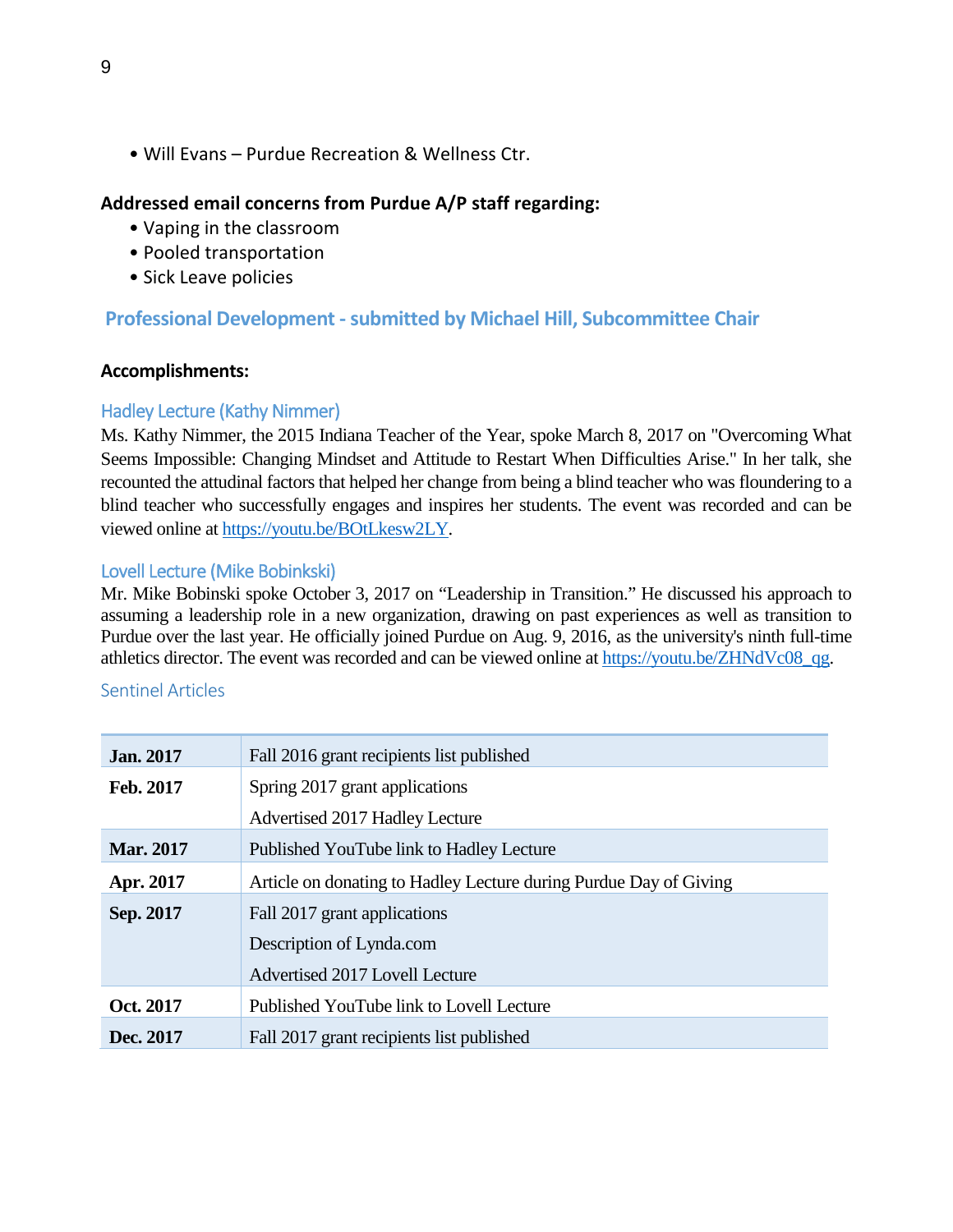## Professional Development Activities

- $\triangleright$  Strength Finders (April 12, 2017)
- $\triangleright$  Green Zone Training by Jamie Richards (November 8, 2017)

### **Grants**

| Date        | <b>Total Applications</b> | <b>Grants Awarded</b> | Total<br>Amount<br>Awarded |
|-------------|---------------------------|-----------------------|----------------------------|
| Spring 2017 | 90                        | 18                    | \$11,774                   |
| Fall 2017*  | 63                        |                       | \$12,777.99                |

*\*Note: Recipient list a[t http://www.purdue.edu/apsac/sentinel/2017/Sentinel\\_December\\_2017.pdf](http://www.purdue.edu/apsac/sentinel/2017/Sentinel_December_2017.pdf)*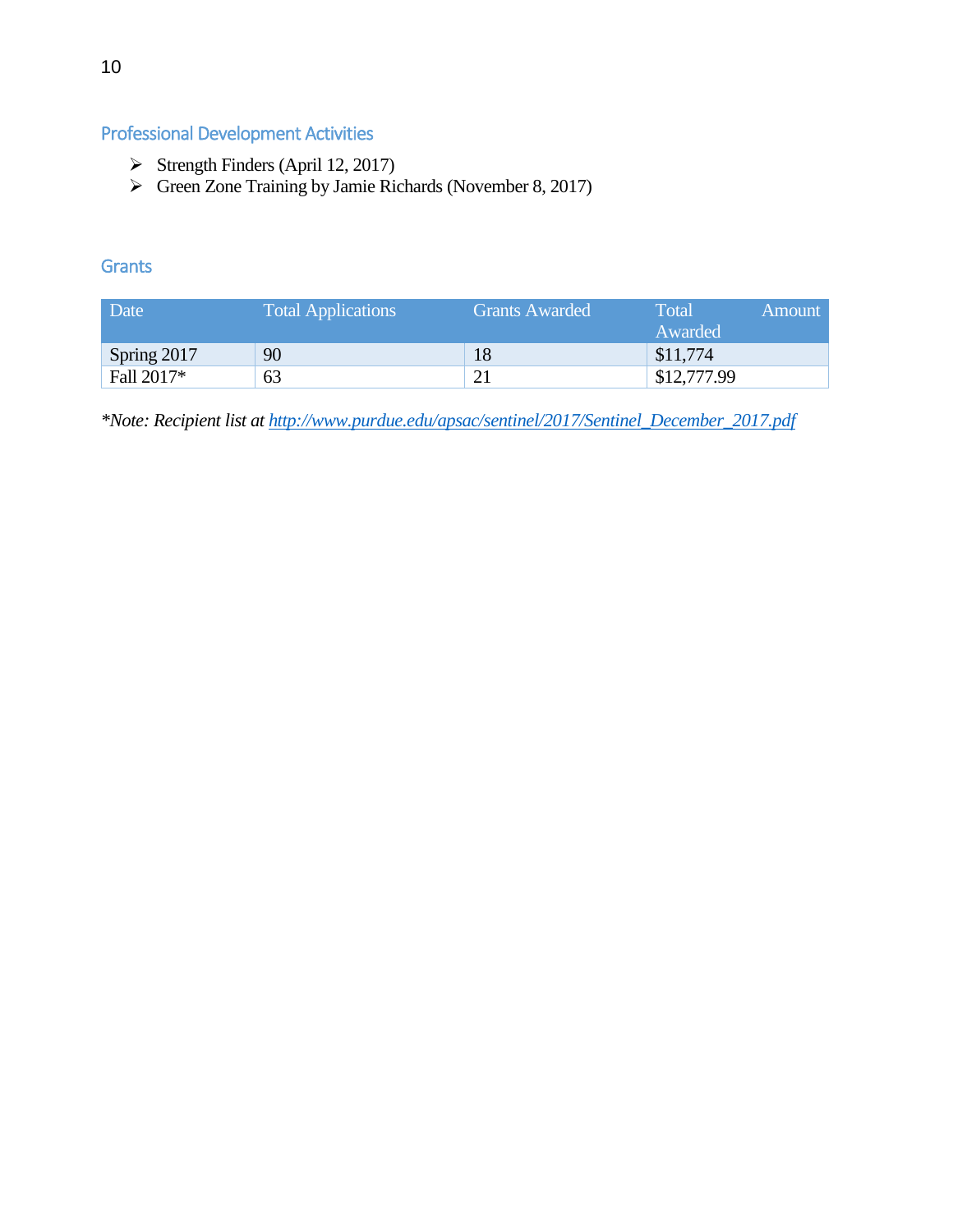## <span id="page-10-0"></span>**Membership and Communications - submitted by Brittany Vale, Subcommittee Member**

## 2017 Goals for MAC:

- Update and Personalize APSAC website
- Update Sentinel medium
- Improve efficiency of APSAC exit surveys
- Update MAC Timeline of Events

## **Accomplishments**

- **Goals**
	- o Update and Personalize APSAC website
		- Set up meetings with Halima Gray from Marketing and Media to get ideas about how to transition APSAC website to an ADA compliant version
		- Worked with Purdue HR and Carrie to make the transition
		- APSAC website ADA complaint with updated information summer 2017
	- o Update Sentinel medium
		- MAC went from INDesign to Publisher as a medium for monthly Sentinel with the ultimate goal of moving towards a format similar to Purdue Today
		- **John O'Malley working to use Delivera for the Sentinel**
	- o Improve efficiency of APSAC exit surveys
		- Exit Survey has been converted to a Qualtrics survey
		- 2017 exiting members received surveys with 3 responses
		- 2018 exiting members will receive survey in April 2018
	- o Update MAC Timeline of Events
		- MAC timeline of events was updated summer of 2017
		- **Timeline continues to be updated as subcommittee members rotate off** APSC

## • **Membership**

- o 2017 Membership Drive
	- Total of 9 openings on APSAC with 32 candidates interviewed
		- College of Agriculture and Cooperative Extension Service, and School of Veterinary Medicine with 1 opening for a 3 year term
		- College of Education, College of Liberal Arts and School of Management with 1 opening of a 1 year term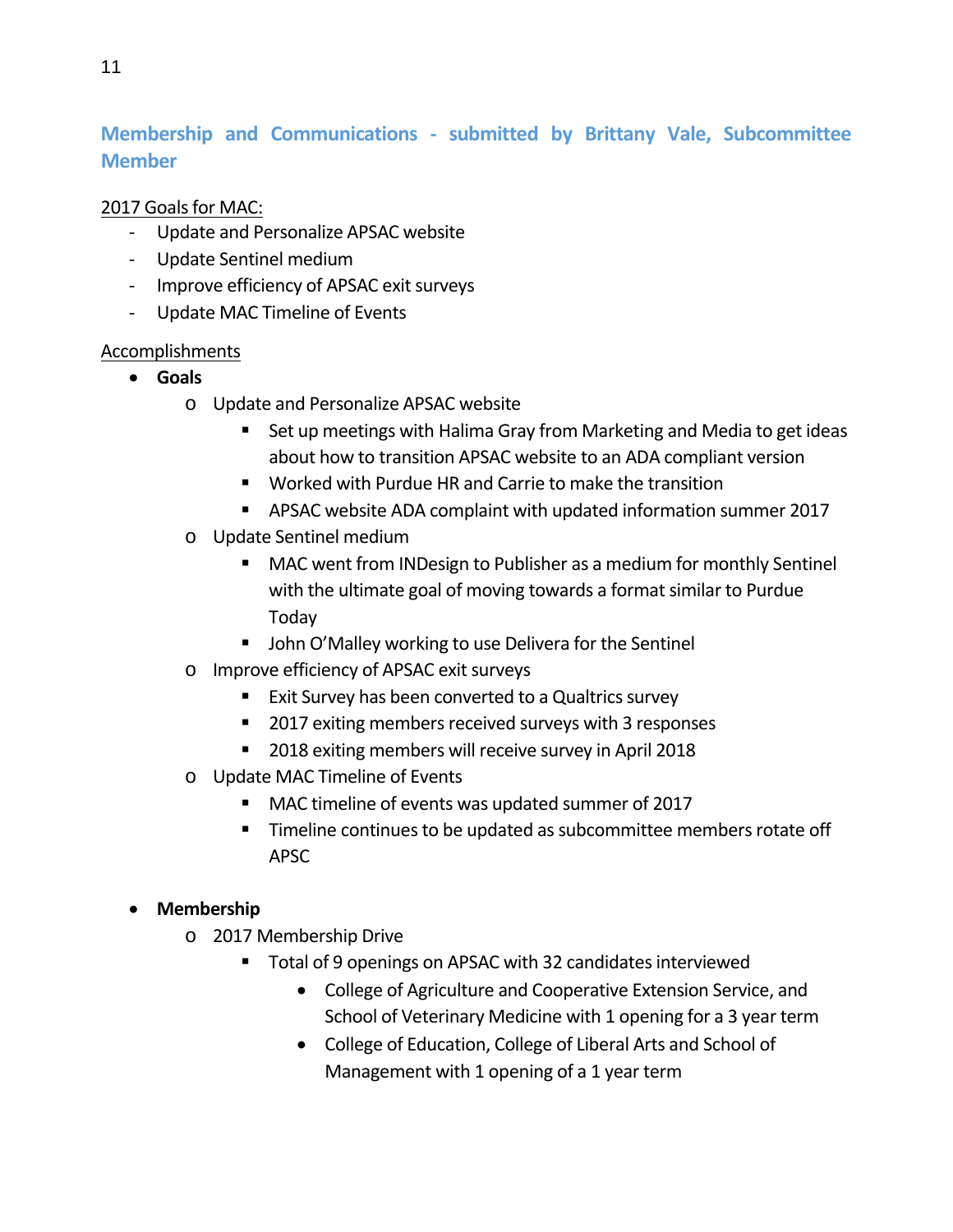- College of Engineering and Purdue Polytechnic Institute with 1 opening for a 3 year term
- Office of the President and Areas Reporting Directly to the Provost, Board of Trustees, vice President for Public Affairs, and WBAA with 3 openings for a 3 year term and 1 opening for a 1 year term
- College of Pharmacy and College of Health and Human Sciences with 1 opening with a 3 year term
- Areas Reporting Directly to the Vice President for Information Technology with 1 opening for a 2 year term
- **Terms of members were corrected during this membership drive**
- o 2018 Membership Drive
	- Open applications from 1/2018 3/2018 with interviews beginning in March 2018
	- 2018 had 17 open positions and 31 candidates were interviewed

## • **Community Spirit Award**

- o Community Spirit Award applications open in June 2017
- o Only one nomination was received
	- **E** Application was not complete making it eligible
- o Community Spirit Award was not given for 2017
	- Goals for next year:
		- Increase marketing of award
		- Change format of application process in Qualtrics

## • **Sentinel**

- o Continued work to discover appropriate medium for Sentinel
- o Attempt to improve efficiency by putting article deadlines
- $\circ$  Annual publication = 67%
- o For each Sentinel publication, draft was sent to Chief of Staff and VP of HR before release
	- Communication back and forth between these individuals were documented via email thread

## • **APSAC Effectiveness Survey**

- o Survey open for 3 weeks in November December
- o Results of that Survey were submitted along with this report
- **APSAC Meet a Member**
	- o APSAC 'Meet a Member' forms were pasted out to APSAC members in January of 2017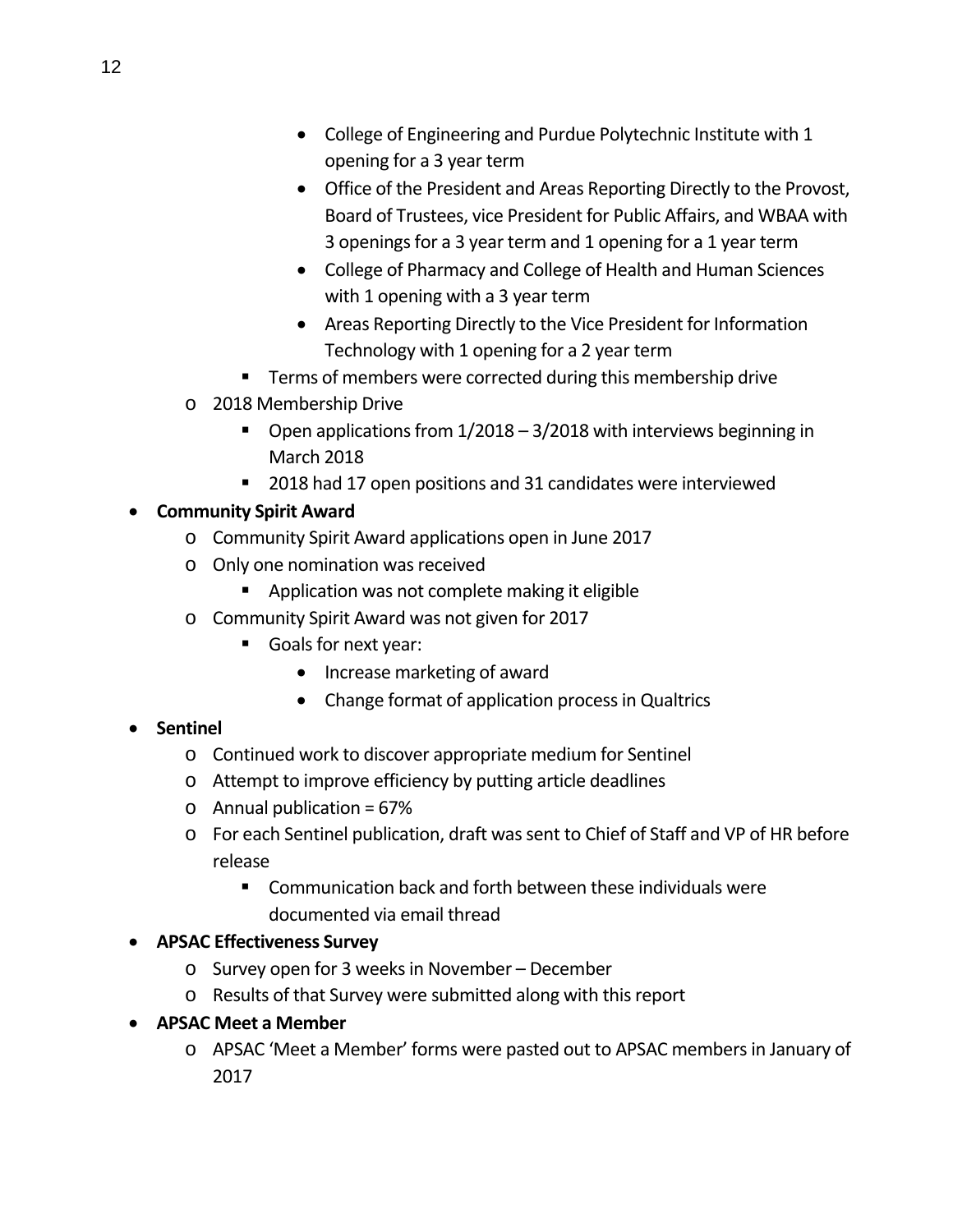- **Plan for these forms was to highlight one APSAC member per month in** the Sentinel
- MAC only received one or two forms back from members
- This project was cancelled
- **Mentor/Mentee Program**
	- o MAC members initiated a mentor matching program for all new APSAC members for the 2017 membership drives
	- o All new members were matched up with APSAC veterans

## <span id="page-12-0"></span>**University Committee Reports**

APSAC members serve on several other committees throughout the University. These members provide their personal perspective, reports to APSAC, and an opportunity for APSAC members to give feedback on topics under consideration.

## <span id="page-12-1"></span>**Healthy Boiler Committee**

<span id="page-12-2"></span>The Healthy Boiler Committee worked throughout the year focusing on the health needs of the Purdue community, including both student health (PUSH) and employee health (CHL). One to One Health started providing services at the Center for Healthy Living in July 2017. One notable changes in PUSH were the addition of triage nurses so that no student would be turned away without their concern or symptoms being heard. The Healthy Boiler Committee also heard presentations from One to One Health on their transition and progress through the year and Virta Health.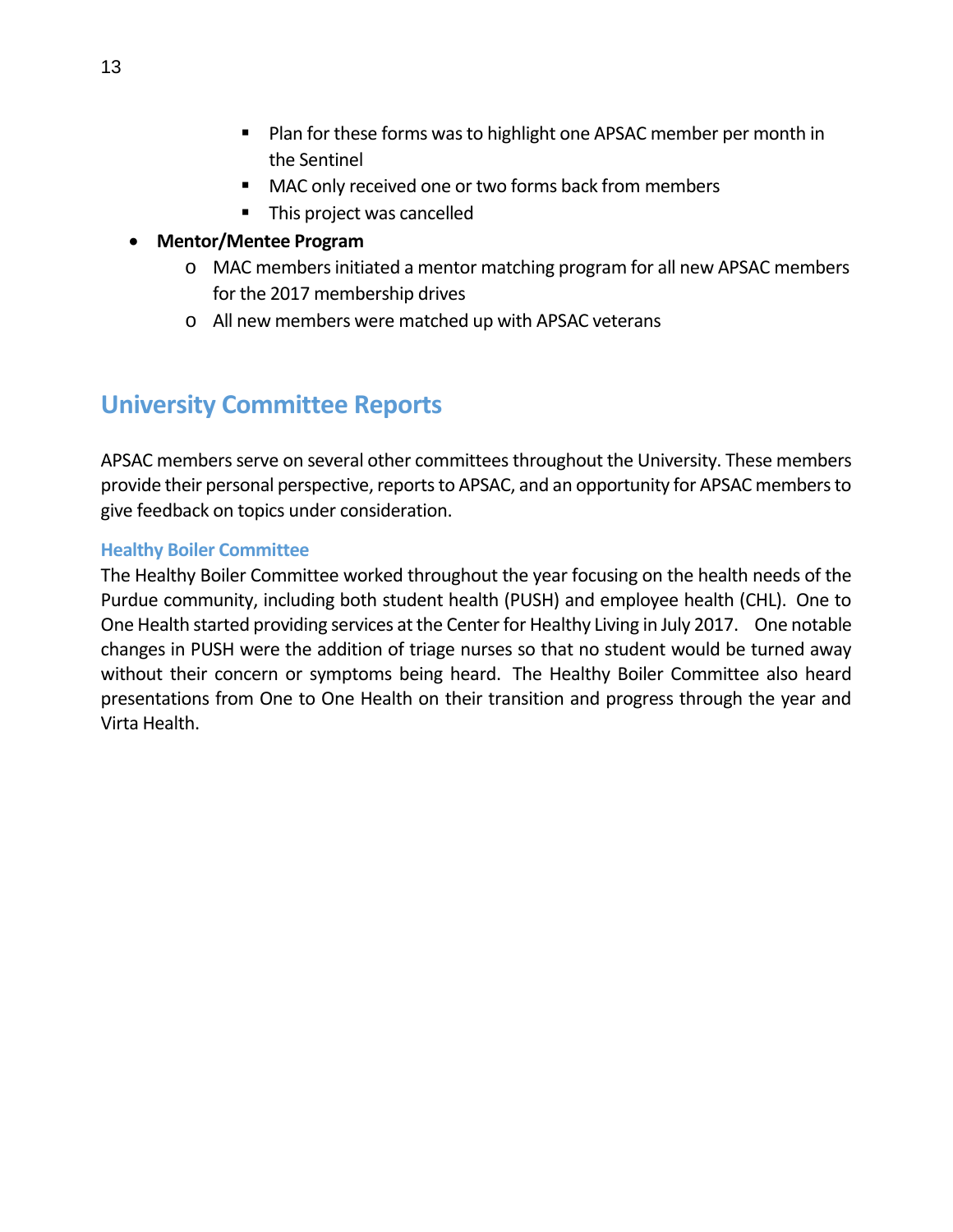## <span id="page-13-0"></span>**University Senate**

APSAC has two (non-voting) advisors to the University Senate: Loran Carleton Parker and Brittany Vale. These advisors serve as a conduit for communication between APSAC and the University Senate—providing reports of senate activity and discussions to APSAC and providing information to the full senate when appropriate. In addition, the primary mechanism for interaction between APSAC and the senate is through the APSAC Chair and the APSAC Vice Chair. The Vice Chair normally attends full meetings of the senate, and the Chair normally attends the private meetings of the Senate Advisory Committee.

During the 17-18 academic year, Dr. Parker served on the Equity and Diversity Committee (a standing committee of the University Senate). During this time, Dr. Parker worked with the committee to:

- Implement Senate Resolution 15-19 to improve recruitment and retention of underrepresented minority staff by
	- o Drafting an implementation plan for faculty and staff
	- o Communicating with administrators regarding the resolution
- Communicate APSAC's perspectives on the need for a university-wide climate survey
- Highlight areas in which the committee's work could be more inclusive of non-faculty staff

## <span id="page-13-1"></span>**Eudoxia Girard Martin Memorial Staff Recognition Award committee**

The Eudoxia Girard Martin Memorial Staff Recognition Award is intended for fifth-level secretaries or administrative assistants with five years of continuous service on Purdue's West Lafayette campus. It is awarded to staff who accomplish their duties with a special caring and helpfulness to students, faculty and staff. Four individuals were nominated for the award in 2017. Twomembers of APSAC and two of CSSAC evaluate the nominees. The winner in 2017 was Kathryn Cooper. Cooperis a programs assistant in the Weldon School of Biomedical Engineering. Cooper received the award on Dec. 5 at the Clerical and Service Staff Recognition Luncheon.

## <span id="page-13-2"></span>**Retirement Planning Committee**

SusanDavis provided an update of recent communications, workshops and events to help inform and provide educational opportunities for retirement planning. Also discussed was the implementation of the University's new Human Capital Management System (HCM) and the inclusion of Purdue Global's new 403(b) and 457 defined contribution plans with the closing of the Kaplan acquisition transaction to form Purdue Global.

Jim Almond introduced Mr. Blair Webb. Mr. Webb will be providing ongoing support and research to the Retirement Plan Committee in his role as Director of Investment Research and Analysis in the PRF Investment Office.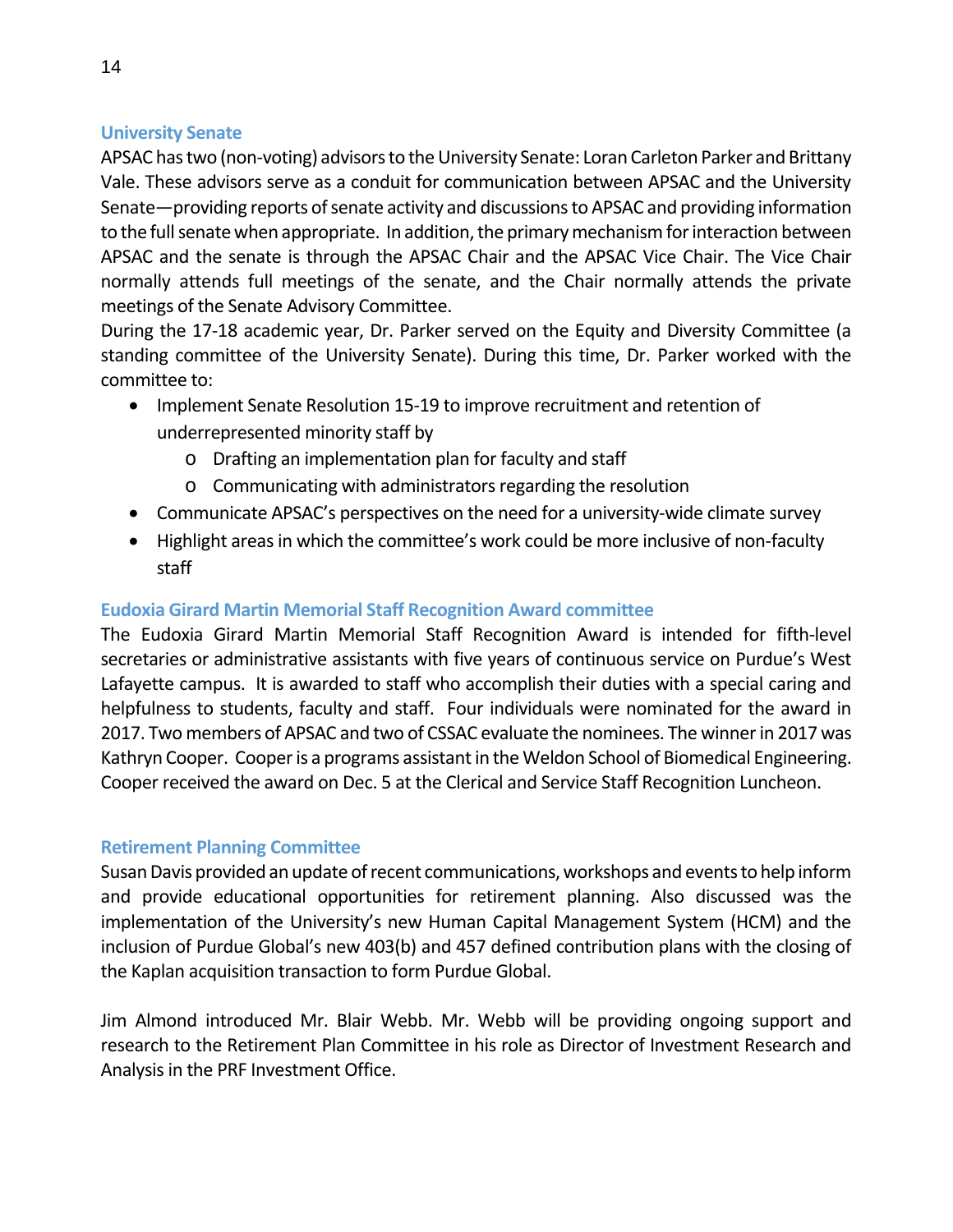Fred Ford raised a question regarding distribution trends of recent participants on the Purdue recordkeeping platform at the last Retirement Plan Committee meeting. While limited information was available, Mr. Almond and Ms. Davis shared some data points from prior committee meetings and will work with Fidelity to determine what information can be captured going forward. A general discussion of reporting and ability to slice data reports by enrollments, campus location, etc. will also be explored with Fidelity.

Mr. Webb walked through a Target Date Fund review presentation. The presentation defined target date funds in general, historical growth of these funds as an investment option, the glide path for asset allocation and how the glide path changes as a participant gets closer to retirement. The Purdue Vanguard Target Date Funds were reviewed in detail in terms of performance, Vanguard specific glide paths, identification of funds comprising each Target Date Fund and expense ratios.

The expense ratio of .09% for the Purdue Target Date Funds is significantly less than the industry average expense ratio for target date funds of .5%. This difference in expense ratios can significantly impact retirement accumulations over time based on balances and holding period. Several examples were provided for illustration.

Mr. Webb, reviewed and discussed the Purdue Retirement Plan Dashboard which summarizes current assets in the Purdue recordkeeping platform plan and the performance of Tier 1, Tier 2 and Tier 3 retirement plan offerings. As of February 28, 2018, the current platform contains \$1.6B in assets.

A discussion of the brokerage link option was suggested for the next meeting as a special topic.

### <span id="page-14-0"></span>**IT Operational Oversight Committee**

This committee did not meet in 2017-2018.

### <span id="page-14-1"></span>**Staff Memorial Committee**

Planning for the Staff Memorial service began in late March. Two CSSAC members and two APSAC members comprised the committee. Carrie Hanson obtained special funding for the event from HR. The event took place at the Black Cultural Center formal lounge on May 16, 2017. Thirteen Purdue staff members who died in the 2016 calendar year were honored. Around 50 people attended the event. President Daniels, Sam Guffey and Tiffany Eakin provided remarks, and the event was a resounding success.

### <span id="page-14-2"></span>**University Sustainability Committee**

Committee met on October 19, 2017- discussed the following items.